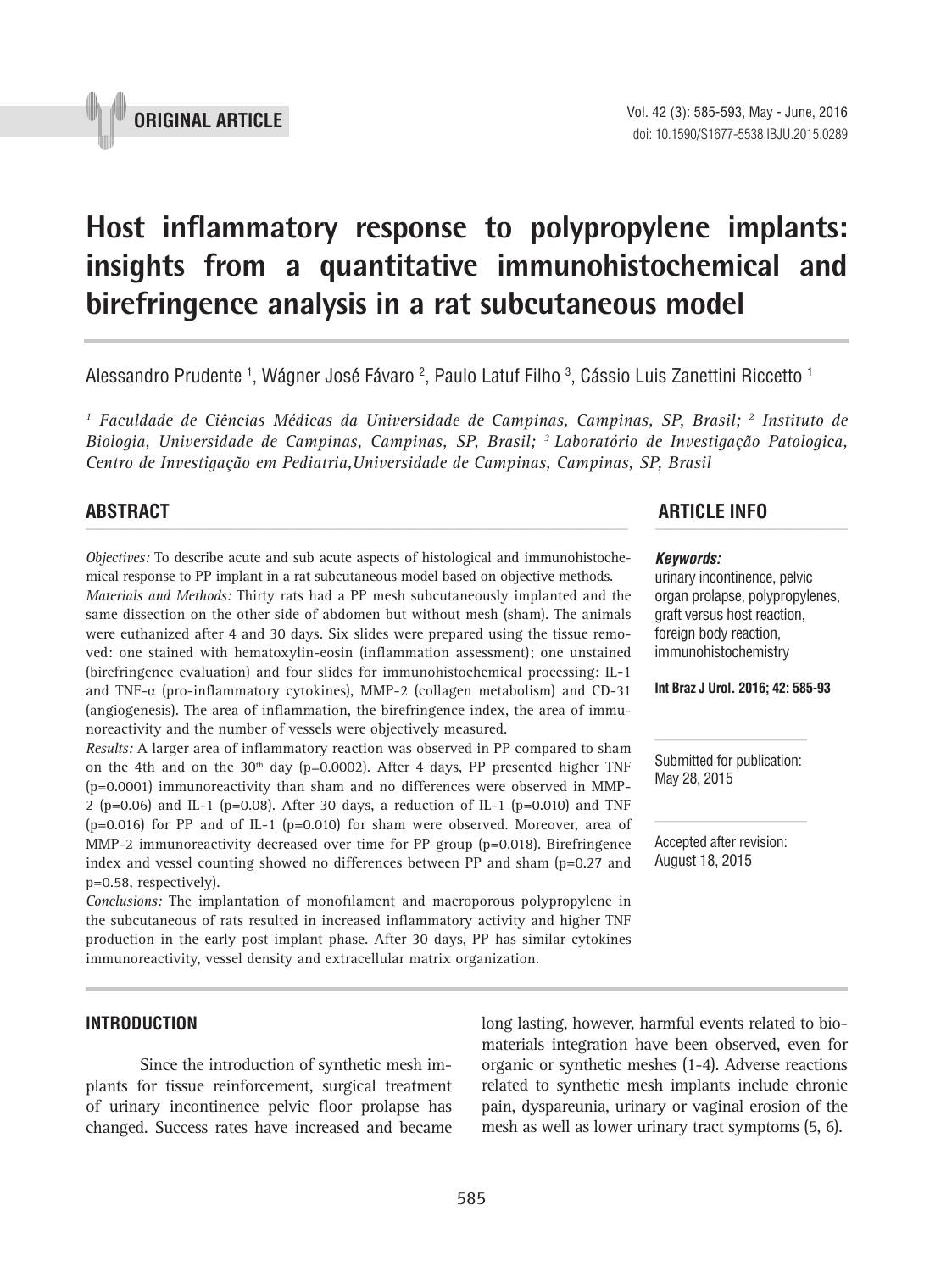Polypropylene (PP) is currently the most common material used in pelvic floor reconstructive surgery and stress urinary incontinence treatment. It is a hydrophobic and non-hydrolyzable polymer derived from oil refining. Sterilization is undertaken by either heat or radiation thus promoting molecular structural changes of the original polymer. Therefore, the biological response is not only a consequence of the contact between host and polymer, but is also a result of chemical changes in the preparation process (7). Several mechanical and histological characteristics secondary to PP implants in living organisms have been demonstrated (8-10). Most of the histological and immunohistochemical evaluations are based on the description of cellular types and/or semi- -quantitative measurements of their distribution in randomized samples (11, 12). There is no standard way to study these implants. It should include objective, reliable and reproducible techniques that consider histological, cellular, molecular and even genetic aspects of this host response.

The aim of the present study was to describe acute and sub-acute aspects of histological and immunohistochemical response to PP implant in a rat subcutaneous model based on objective quantification methods.

# **MATERIALS AND METHODS**

The study followed the ethical principles for animal experiments adopted by the Brazilian College of Animal Experiments and was carried out after approval by the Ethics Committee for Animal Experiments of the Institute of Biology of the University of Campinas, Brazil (protocol 2400-1).

The mesh used in this study is made of monofilament type I polypropylene with an original weight:  $44g/m^2$  and pores of 1mm and was the same as that included in NAZCA TC™ and Calistar ATM sets (Promedon™-Cordoba, Argentina), currently commercially available. Meshes were provided by the company in single sterilized packs and were sterilized using ethylene oxide.

#### **Surgical procedure and tissue preparation**

Thirty female, eight week old Wistar rats, weighing between 150 and 200g, received on one side of their abdominal wall an implant of a 10x10mm monofilament PP mesh.

After anesthesia with sodium pentobarbital  $3\%$  (0.15mg/g), a 2-cm cross-sectional incision was made in the lower abdominal region. The mesh was implanted in the animal in a standardized manner on one side of the abdominal wall between the hypodermis and the anterior fascia of the abdominal musculature. A similar dissection was then carried out on the other abdominal side but without mesh implant (sham). The animals were divided into two groups of 15 animals which were euthanized on the  $4<sup>th</sup>$  and the 30<sup>th</sup> day after mesh implantation with a lethal dose of sodium pentobarbital 3%.

The whole abdominal wall was immediately removed for analysis and the sham areas and those with the implants were fixed (formalin 10% for 24 hours). Three consecutive sections of 5μm thickness were then placed on each of six slides; one stained slide with hematoxylin-eosin for optical microscopy (inflammation assessment); one unstained slide for polarization microscopy analysis (collagen fibers birefringence evaluation) and four slides for immunohistochemical processing with the following antibodies: anti-CD-31 (angiogenesis), anti-interleukin 1(anti-IL-1) and anti- -tumor necrosis factor (anti-TNF-α) (inflammation and cytotoxicity) and anti-metalloproteinasis-2 (anti-MMP-2) (collagen metabolism).

#### **Histologic evaluation**

Inflammatory reaction (hematoxylin-eosin staining) was studied on the  $4<sup>th</sup>$  and  $30<sup>th</sup>$  days post implant. The same researcher analyzed all slides, although he had not had knowledge of what animal or fragment was evaluating. On each slide, three photomicrograms (200x magnification) of the implant site were recorded. Axio Vision™ V 4.8.0.0 software (Karl Zeiss, Jena, Germany) was used to select and measure the areas of inflammatory reaction around the polypropylene filaments, as showed in Figure-1.

# **Birefringence analysis**

The analysis of the direction and packing of collagen fibers was performed by polarizing microscopy, but only for those animals euthanized at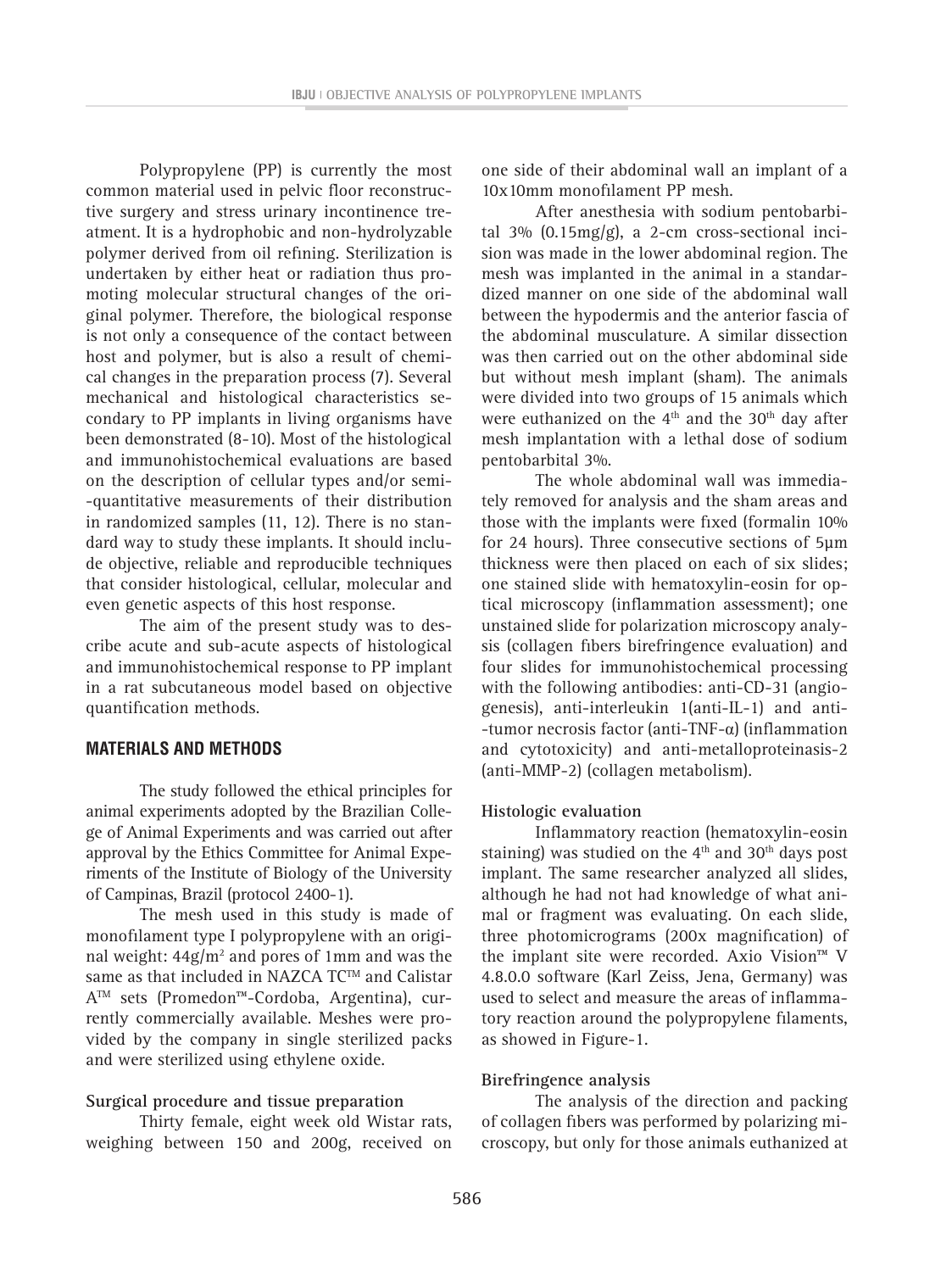**Figure 1 - Evaluation of the inflammatory reaction. (A) Inflammatory tissue around the PP filaments (rounded blank areas-\*)- HE/100x; (B) Blue marks represent inflammatory reaction after processing by Axiovision software™-HE/100x**



30 days due to the time necessary for the growth of the host collagen fibers. In each selected image (200x magnification), two records were obtained by rotating the microscope stage at approximately 45º in each field, to obtain the maximum polarization effect (called positions A and B), in order to demonstrate the group of fibers with the same or opposite orientation (Figure-2).

A ratio was calculated using the percent area of fibers from the same field, identified as birefringence index. This was obtained by dividing the percent birefringent area measured in the position A by the percent birefringent area measured in the

position B (index A/B). Low ratios, close to 1 (one), indicate fibers with a similar birefringence in the two positions, reflecting a disorderly orientation. Therefore, the higher the index A/B, the higher the organization of collagen fibers in the same direction. The intensity of brightness ( $pixel/\mu m^2$ ) emitted by collagen fibers was also evaluated, in order to estimate collagen density and packing.

# **Immunohistochemical analysis**

Tissue specimens fixed in 10% formalin and embedded in paraffin were sectioned and placed on silanized slides. After initial

**Figure 2 - Evaluation of collagen fibers birefringence in polarization microscopy. (A) The collagen fibers bright on the dark background. (B) The same area after 45o rotation of the polarization microscope stage. White arrow indicates the same fiber package in opposite arrangement (200x).**

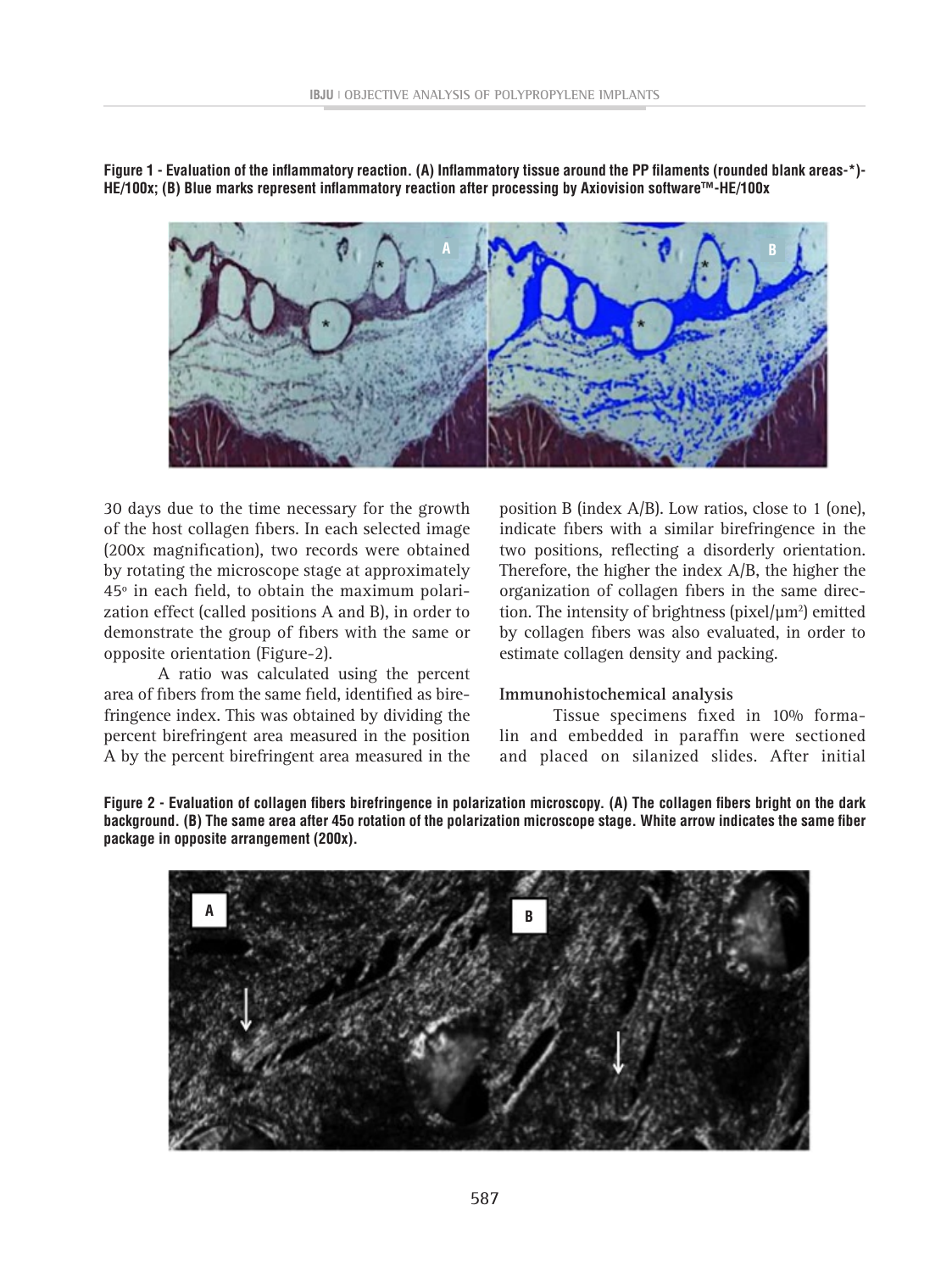processing, sections were incubated at room temperature for 30 min and then overnight at 8ºC with mouse monoclonal antibodies to CD31 (clone JC/70A, ab 9498, Abcam™, diluted 1/100) and polyclonal antibodies to IL-1 (ab106035, Abcam™,diluted 1/1000), TNF Receptor I (ab19139, Abcam™,diluted 1/1000) and MMP2 (ab37150, Abcam™,diluted 1/250). All antibodies were diluted with Dako Antibody Diluent (S3022, Dako™). Antigen-antibody binding was detected using the Advance system (K4068, AdvanceHPR, Dako™), and immunostaining was achieved using diaminobenzidine (K3468, Liquid DAB+substrate Dako™). Internal positive controls, as well as positive cases were previously used. Negative controls were represented by the same tissue sample used for positive control, in which the primary antibody was omitted.

The immunohistochemical analysis was carried out using specific antibodies to evaluate: (a) pro-inflammatory cytokines (interleukin-1–IL-1 and tumour necrosis factor-alpha-TNF-α); (b) collagen metabolism (metalloproteinase 2-MMP-2) and (c) angiogenesis (surface antigen CD-31).

A Primo Star<sup>™</sup> Zeiss microscope (Carl Zeiss Microscopy, Jena, Germany) was used for histological evaluation. The entire slide was scanned using a 200x magnification (400x for vessel density), and three fields for each slide were randomly selected for subsequent image acquisition using a Zeiss AxioCam camera ICC1™. Objective analysis of immunoreaction (percentage area of immunoreactivity and vessel density) was carried out with AxioVision V 4.8.0.0 Software Microscope (Karl Zeiss-Germany) (Figure-3).

# **Statistical Tests**

The Kruskal-Wallis test was performed for comparisons between periods and the Wilcoxon test for comparisons between groups. For repeated measures the ANOVA was used for comparisons of groups and periods. A 5% significance level was adopted for all statistical tests (p<0.05).

# **RESULTS**

All rats survived and no complications were observed during the post implant period. In addition, no dehiscence or mesh exposure at the implant site was observed.

# **Histological analysis**

Histological analysis of implantation site showed an expected pattern of acute inflammatory reaction at four days based on macrophages and polymorphonuclear infiltrate with few fibroblasts and edema. However, on the 30<sup>th</sup> day post implant, a foreign body reaction based on histiocytes and giant cells was the predominant pattern around

**Figure 3 - Example of MMP2 immunoreactivity in an implant sample. Blank rounded area indicates the PP filament. (A) Before software selection. (B) After selection, note MMP2 immunoreactivity colored in blue (200x).**

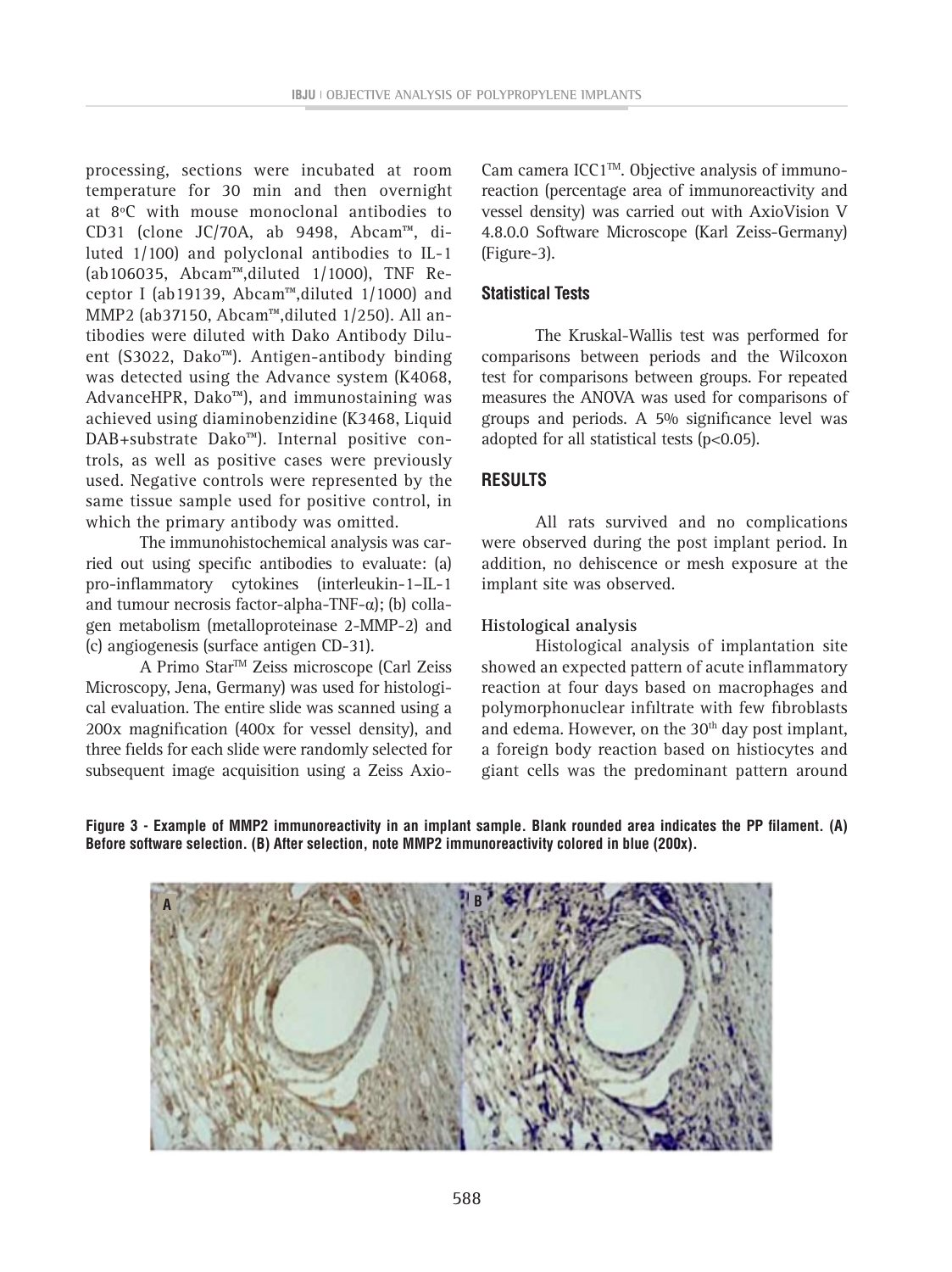the PP filaments, combined with many fibroblasts with intense production of collagen resulting in a compact tissue. A larger area of inflammatory reaction was observed in the PP group compared to sham on the  $4<sup>th</sup>$  and also on the 30<sup>th</sup> day (11.36%) (PP) x 5.19% (sham) and 11.06% (PP) x 5.73% (sham) for 4 and 30 days respectively, p=0.0002) but no differences were observed when comparing the different times (4 and 30 days) in each one (sham and PP groups) (Table-1).

### **Birefringence analysis**

The analysis of the organization of collagen fibers, represented by the birefringence index (index A/B), showed no differences between PP and sham (1.29 (PP) x 1.43 (sham), p=0.27). The collagen density (which estimates the intensity of tissue compaction) also showed no differences between the groups after 30 days post implantation (Table-2) (Figure-2).

## **IL-1**

A reduction of IL-1 immunoreactivity was observed after 30 days post implant when compared with 4 days for both groups (50.07% (4 days) x 25.66% (30 days) and 32.36% (4 days) x 27.09%

## **Table 1 - Inflammatory reaction (mean percent area).**

(30days), for PP and sham respectively, p=0.010) (Figure-4). On the  $4<sup>th</sup>$  day, PP presented a slightly higher but not significant level of IL-1 immunoreactivity than the sham (p=0.08).

#### **TNF-α**

A higher TNF-α immunoreactivity in PP group was observed when compared with sham on the 4th day (56.42% (PP) x 31.98% (sham), p<0.0001). Comparing the features on the  $4<sup>th</sup>$  and the 30<sup>th</sup> day for each group, there was a similar TNF- $\alpha$  immunoreactivity over time in sham group and it was observed a reduction over time in PP group (56.42% (4 days) x 40.65% (30days), p=0.0161) (Table-3).

#### **MMP-2**

PP group presented a higher MMP-2 immunoreactivity after 4 days compared to 30 days while sham presented similar levels over time (55.19% (4 days) x 29.98% (30 days), p=0.018) (Table-3). Sham presented higher MMP-2 immunoreactivity on the 30<sup>th</sup> day (31.65% (4 days) x 44.57% (30 days), p=0.024) however no difference was observed in comparison to PP group on the  $4^{th}$  day (p=0.066).

|          | PP (SD)     | Sham (SD)  |
|----------|-------------|------------|
| 4 days*  | 11.36(6.94) | 5.19(1.68) |
| 30 days* | 11.06(6.85) | 5.73(1.97) |

 $*$ **p** = 0.0002 (sham x pp)

**SD** = Standard deviation

#### **Table 2 - Birefringence analysis of collagen fibers.**

|                                                   | Position A       |                     |      | Position B        |                     |      | Index A/B         |                     |      |
|---------------------------------------------------|------------------|---------------------|------|-------------------|---------------------|------|-------------------|---------------------|------|
|                                                   | PP<br>(SD)       | <b>Sham</b><br>(SD) | p    | <b>PP</b><br>(SD) | <b>Sham</b><br>(SD) | p    | <b>PP</b><br>(SD) | <b>Sham</b><br>(SD) | p    |
| Collagen fibers area<br>(mean percent area)       | 8.37<br>(5.32)   | 10.65<br>(4.63)     | 0.24 | 7.78<br>(5.18)    | 11.60<br>(7.67)     | 0.24 | 1.29<br>(0.24)    | 1.43<br>(0.33)      | 0.27 |
| Collagen density<br>(mean pixel/µm <sup>2</sup> ) | 73.58<br>(48.32) | 48.37<br>(4.42)     |      | 79.15<br>(56.35)  | 50.44<br>(5.17)     | 0.73 | ۰                 | ٠                   |      |

**SD** = Standard deviation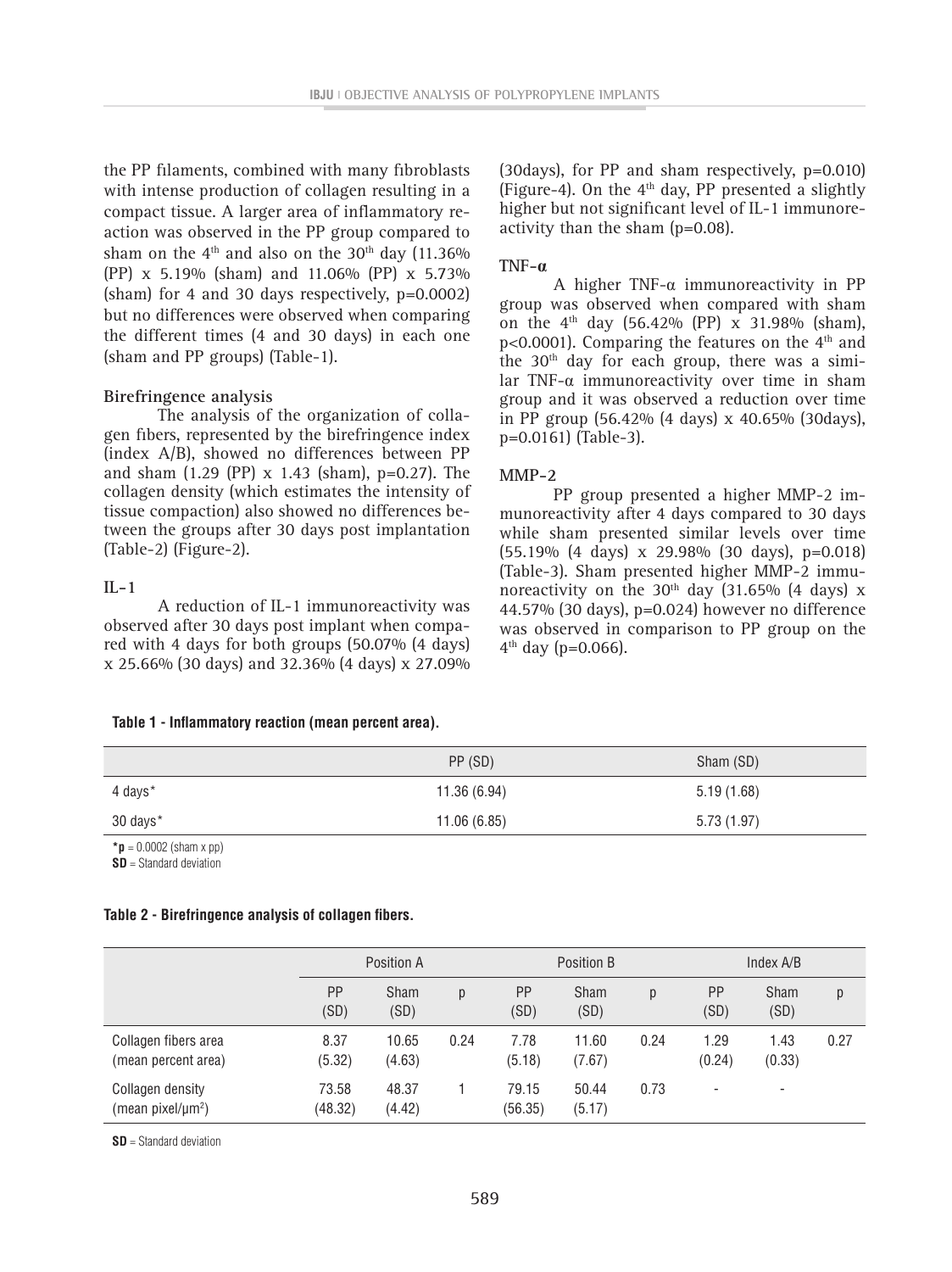**Figure 4 - Example of Il-1 immunoreactivity (Brown area) after 4 days (A) and 30 days (B)–(200x). Note a higher brown intensity and extension in A.**



**Table 3 - Immunohistochemistry analysis of angiogenesis, inflammation and collagen metabolism.**

|         | $II - 1*$        |                     |      | $TNF^*$          |                     |          | $MMP-2*$          |                     |       | $CD-31**$         |                     |
|---------|------------------|---------------------|------|------------------|---------------------|----------|-------------------|---------------------|-------|-------------------|---------------------|
|         | PP<br>(SD)       | <b>SHAM</b><br>(SD) | p    | PP<br>(SD)       | <b>SHAM</b><br>(SD) | P        | <b>PP</b><br>(SD) | <b>SHAM</b><br>(SD) | p     | <b>PP</b><br>(SD) | <b>SHAM</b><br>(SD) |
| 4 days  | 50.07<br>(13.47) | 32.36<br>(20.31)    | 0.08 | 56.42<br>(7.61)  | 31.98<br>(11.92)    | < 0.0001 | 54.19<br>(25.24)  | 31.65<br>(9.07)     | 0.066 | N/A               | N/A                 |
| 30 days | 25.66<br>(14.41) | 27.09<br>(18.84)    | 0.08 | 40.65<br>(15.49) | 34.39<br>(11.92)    | 0.420    | 29.98<br>(14.77)  | 44.57<br>(14.53)    | 0.024 | 19.64<br>(9.43)   | 16.54<br>(7.94)     |
| р       | 0.010            | 0.010               |      | 0.0161           | 0.523               |          | 0.018             | 0.058               |       | PP x SHAM         | 0.587               |

\*Mean percentage of the area marked by the antibody relative to the field\*\* Average number of vessels per field **SD** = Standard deviation

# **CD-31**

There were no differences in the average number of vessels per field between PP and sham at 30 days (19.64 (PP) x 16.54 (sham), p=0.587) (Table-3).

# **DISCUSSION**

In addition to this study, several others, albeit using different methods, have described histological and molecular changes after the implantation of biomaterials, in particular, polypropylene (8, 9, 11, 13). An inflammatory response to macroporous monofilament PP was demonstrated in explanted meshes from humans one year after

implantation and it was observed that this material had little long-term influence on the extracellular matrix composition, represented by the fraction of collagen and elastin in the tissue. However, consistent high concentrations of mast cells and macrophages were observed, which may suggest the perpetuation of a mild inflammatory foreign body reaction (14). Vandervord et al. implanted four types of biological meshes in subcutaneous of mice and found that, after a period of 12 weeks, the swine intestinal submucosa (SIS) presented a more effective integration represented by a significantly thicker inflammatory capsule with increased angiogenesis. The authors concluded that the control of inflammatory reaction and angiogene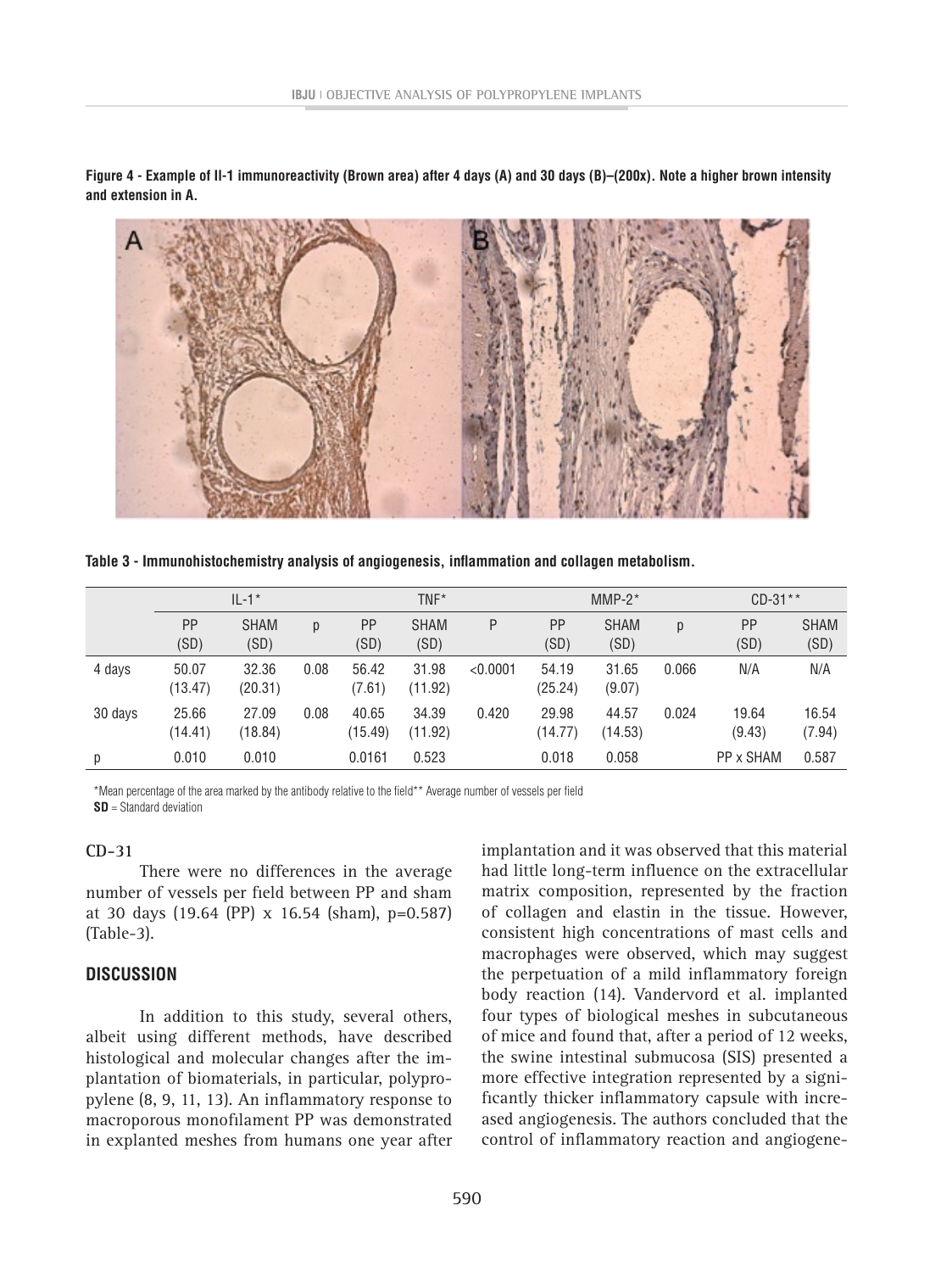sis are the basis for effective tissue integration of the implant (15). In this present study, inflammatory reaction, elicited by PP implant, although higher than sham, did not differ significantly over time. Moreover, both groups presented a similar number of vessels after 30 days.

The impact of changes on the weight of the PP mesh and its combination with polyglactin in the inflammatory reaction were tested in a macrophage culture. In spite of demonstrating higher apoptosis levels than those of sham, no differences in the apoptosis index were found between the meshes. Furthermore, a higher rate of cell proliferation in mesh samples was observed than in those of sham (16). The present study, using histological samples, also found a higher cell proliferation rate (higher inflammatory reaction area) in PP group than sham. These findings, as well as others in vivo (17) and in vitro (18), suggest that mesh composition in addition to its surface features might be as important (or even more important) than its weight as a foreign body reaction drive.

Comparing PP and xenogeneic dermal collagen meshes, Zheng et al. found that the production of anti-inflammatory cytokines after the PP implant, such as interleukin-10 (IL-10) and tumor growth factor (TGF), was lower than the collagen group. An increased release of pro- -inflammatory cytokines was also identified, such as interferon (IFN) and tumor necrosis factor (TNF- $\alpha$ ) in PP meshes after the first week of implant, followed by a marked reduction over time and reaching the basal levels after thirty days (19). Moreover, when compared with sham (surgery without mesh), PP expressed a higher TNF- $α$  level 24 hours after implantation (20). In the present study, a similar behaviour was observed in respect to pro-inflammatory cytokines (IL-1 and TNF- $\alpha$ ) in the PP group. This may explain an increased inflammatory reaction area observed in the PP group. In another study, human blood samples showed a significant, although heterogeneous, increase of TNF levels after contact with PP meshes. Therefore, personal differences in TNF expression among patients may explain why women who undergo a surgical procedure under similar conditions can present different outcomes, such as a higher incidence and severity of mesh integration defects (21).

A reduced collagen deposition was observed 21 days after subcutaneous PP implantation in TNF-knockout rats when compared to control (22). This finding is consistent with the larger capsule thickness observed in the present study after PP implantation compared to sham, since the increased production of TNF may rise the proliferation and activation of fibroblasts and thus augment the collagen deposition (22, 23). Wu et al. analysed the MMP-2 gene activity and identified a higher gene expression in fibroblasts in contact with the mesh when compared with that found in the tissues far from the implant. According to these authors, at the beginning of the inflammatory process, remodelling of the extracellular matrix is essential for the migration and activation of inflammatory cells (24). Therefore, the production of matrix metalloproteinases (MMPs) by fibroblasts is an indicator of early inflammatory activity. During the implant integration, MMPs seem to be important in the tissue remodelling process as well as in the permanent mild foreign body reaction elicited by the presence of a no absorbable implant (24, 25). During the integration process, a progressive reduction in MMP-2 activity is generally expected in the same proportion as the body's adaptation to the biomaterial. This was the case in the present study. A higher MMP-2 immunoreactivity was observed in the tissue around the mesh filaments after 4 days when compared to 30 days of implantation. Furthermore, the PP presented a lower MMP-2 immunoreactivity than sham at 30 days, which may indicate a trend of acceleration of the extracellular matrix remodelling.

The variety and concentration of cytokines, cells and collagen fibers at the surgical site during the healing process determines which type of scar tissue will emerge in the implant area. A previous study has shown that the amount and organization of extracellular tissue can establish relationship between the scar pattern around the implant and its biomechanical properties, as tensile strength and stiffness (8). In the present study, we proposed the use of the birefringence index for the assessment of the organization of collagen fibers. Birefringence is an important property of some synthetic and natural macromolecules. In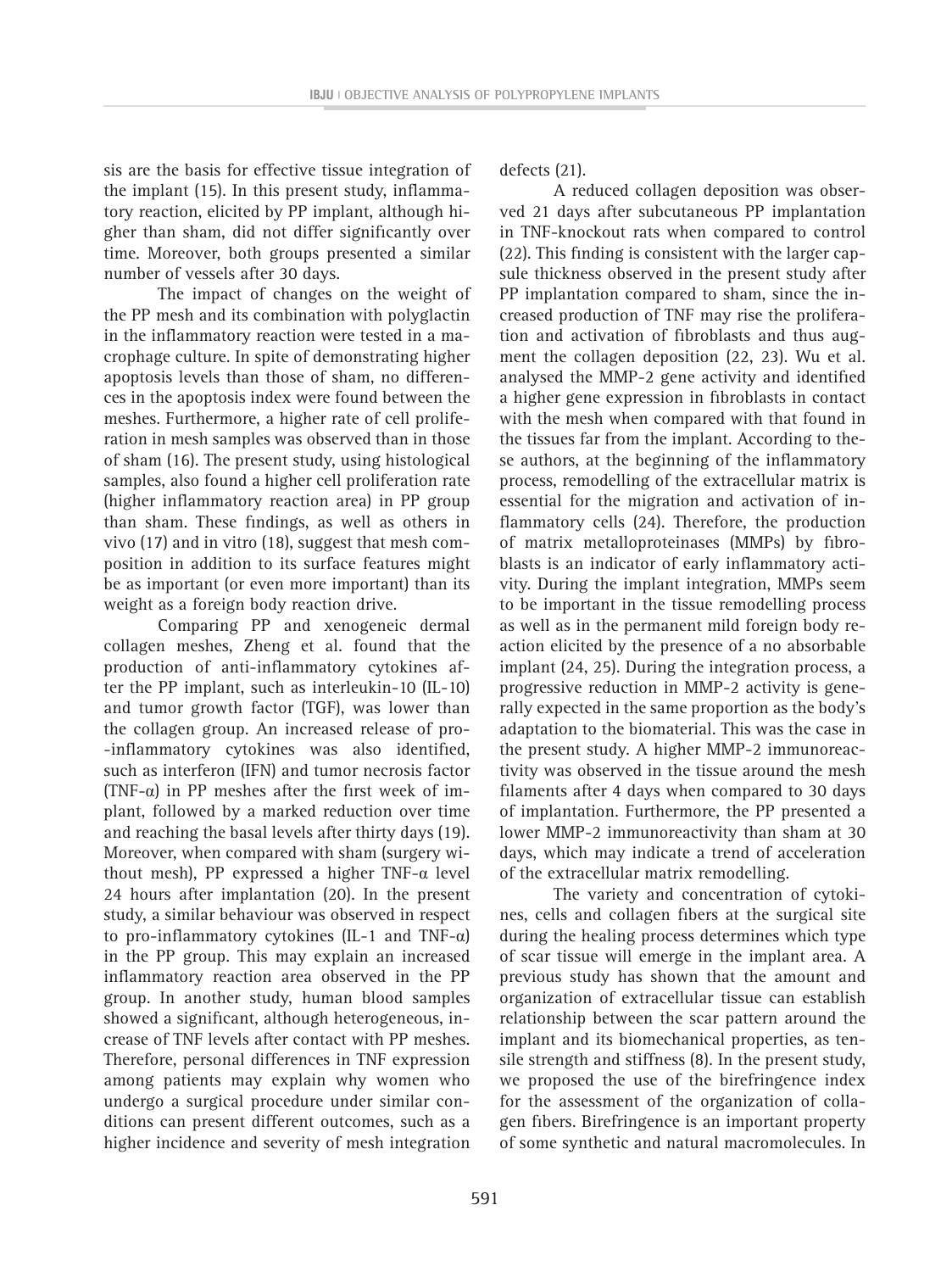the field of cell biology, birefringence is an important and reliable instrument for the analysis of collagen supra molecular properties (26). No differences in birefringence index between PP and sham were found. The collagen density analysis, which indicates tissue compression, also showed no difference between the groups 30 days after implantation. Therefore, in the present study, the PP elicited a similar quality and organization of extracellular matrix and did not stimulate an over production of collagen tissue in comparison to the regular healing process. In another sham-controlled study of subcutaneous implanted collagen coated versus uncoated PP meshes, the authors, although using semi quantitative methods, also observed a higher fibroplasia and no differences in angiogenesis or collagen fiber organization were observed between sham and PP (12).

Pierce et al. implanted meshes (PP and swine dermis) in the abdomen and vagina of rabbits and found that vaginal tissues demonstrated higher rates of inflammation; higher neovascularization but lower fibroblast proliferation than the abdomen independent of which mesh was being studied. Moreover, the same proportional difference between meshes was found in the vagina and the abdomen (27).

Despite advances in the understanding of the molecular process and histological response to mesh implant, their clinical translation requires further evidence. Rechberger et al. measured cytokines in the blood of patients undergoing sling surgery and found no differences between patients with or without mesh vaginal exposure during the follow-up. Only IFN, measured preoperatively, was higher among patients with exposed meshes. Therefore, the authors suggested that some blood tests could be used as complication predictors (28).

The upside of this study was to confirm previous data regarding the histological and molecular pattern of biological response to PP, based on objective and original methods for quantitative measurements (15). There are, however, downsides, since the methods did not allow the differentiation of cell types in each phase of the inflammatory process or the consideration of the

long term aspects since the last measurement occurred at 30th day. Moreover, we did not completely avoid a systemic bias once we have used the same animal to both groups (sham and implant). There is also a lack of quantitative measurement of anti-inflammatory cytokines or an evaluation of mesh shrinkage or contraction and its relations with the inflammatory reaction that should be added in future studies.

# **CONCLUSIONS**

The implantation of monofilament and macroporous polypropylene in the subcutaneous of rats resulted in increased inflammatory activity and higher TNF production in the early post implant phase. After 30 days, PP has similar cytokines immunoreactivity, vessel density and extracellular matrix organization, in addition to lower MMP-2 expression than sham. The evaluation of inflammatory reaction after mesh implant should be based on objective standardized methods.

# **FUNDING**

This study was funded by São Paulo Research Foundation (grant number 2011/11522-2).

# **CONFLICT OF INTEREST**

None declared.

# **REFERENCES**

- 1. Patel BN, Lucioni A, Kobashi KC. Anterior pelvic organ prolapse repair using synthetic mesh. Curr Urol Rep.2012;13:211-5.
- 2. Ostergard DR. Evidence-based medicine for polypropylene mesh use compared with native tissue vaginal prolapse repair. Urology.2012;79:12-4.
- 3. Feiner B, Jelovsek JE, Maher C. Efficacy and safety of transvaginal mesh kits in the treatment of prolapse of the vaginal apex: a systematic review. BJOG.2009;116:15-24.
- 4. Stanford EJ, Cassidenti A, Moen MD. Traditional native tissue versus mesh-augmented pelvic organ prolapse repairs: providing an accurate interpretation of current literature. Int Urogynecol J.2012;23:19-28.